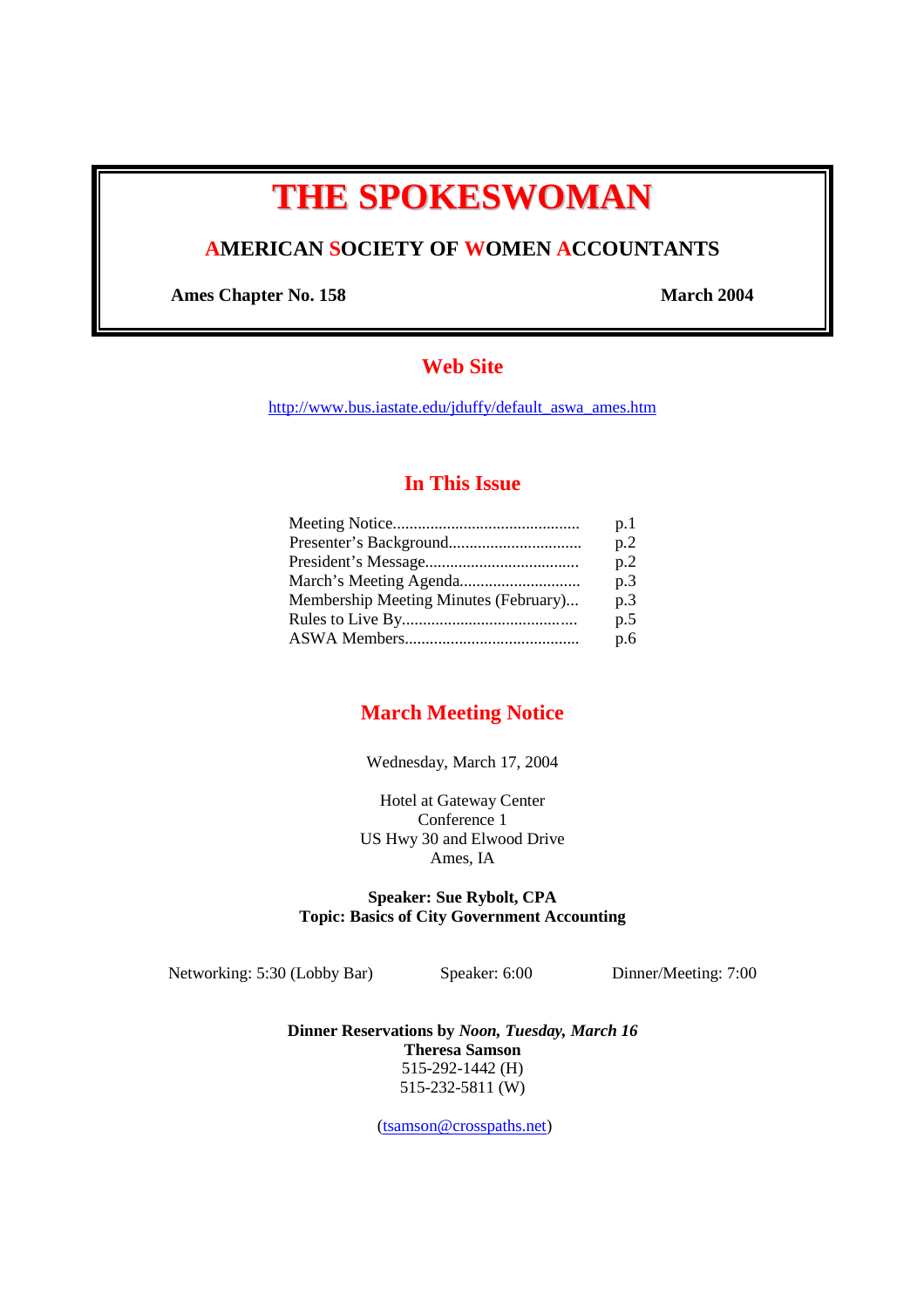# **Presenter's Background**

Sue has been the assistant finance director for the City of Ames since January 3, 1989. She is in charge of accounting and auditing and responsible for the preparation of the Comprehensive Annual Report (CAFR) each year. Prior to coming to Ames, Sue was the fiscal officer for the Southern Iowa Economic Development Agency in Ottumwa for 6 1/2 years. She has also worked as a staff member at various CPA firms in Iowa and South Dakota.

Sue attended the University of Wichita (now Wichita State University) in Wichita, Kansas, Louisiana State University and the University of Maryland, European Division. She was granted an AA degree by the University of Maryland based on hours earned at other universities. She sat for the CPA exam on her experience and was granted a CPA certificate and license in February 1984.

Sue is currently a member of the Iowa Society of CPA's, Association of Government Accountants, Governmental Finance Officers Association, and Iowa Herpetological Society. She serves as the treasurer of the IHS and has done so for the past three years. (Yes, herpetological means reptiles; snakes, lizards, frogs and turtles.)

Sue runs a personal CPA business using office space in her son's computer business in Ankeny. She specializes in income taxes and keeps all the financial records for her son's business.

Sue enjoys fishing, especially in Minnesota, and is an avid reader of mysteries and nonfiction. She belongs to several conservation organizations in the state. She is not eligible for membership in PETA as she wears fur everyday compliments of two Siamese cats and one old beagle.



## **President's Message**

Attitude is everything! How many times have you heard that? We all know that it's true and yet it is so easy to let a bad attitude get in our way. Sometimes you just get up on the wrong side of the bed; other days, things might start out great but then something happens to change your attitude. What can you do when your attitude needs an adjustment?

Depending on when and where that bad attitude hits, here are a few ideas to try:

- Exercise get up and move around; take a walk; pop in an exercise tape and get moving. I am a recent convert but exercise has made a big difference in my life both mentally and physically.
- Take a mental break take some deep breaths, try some relaxation techniques, focus on something else for a little while. Sometimes just changing what you are doing will help improve your attitude.
- Talk to a friend sometimes you just need a shoulder to cry on or someone to help you laugh. Friends and family can be a good source to help us change our attitude. You just might be the person who can help change their attitude, too!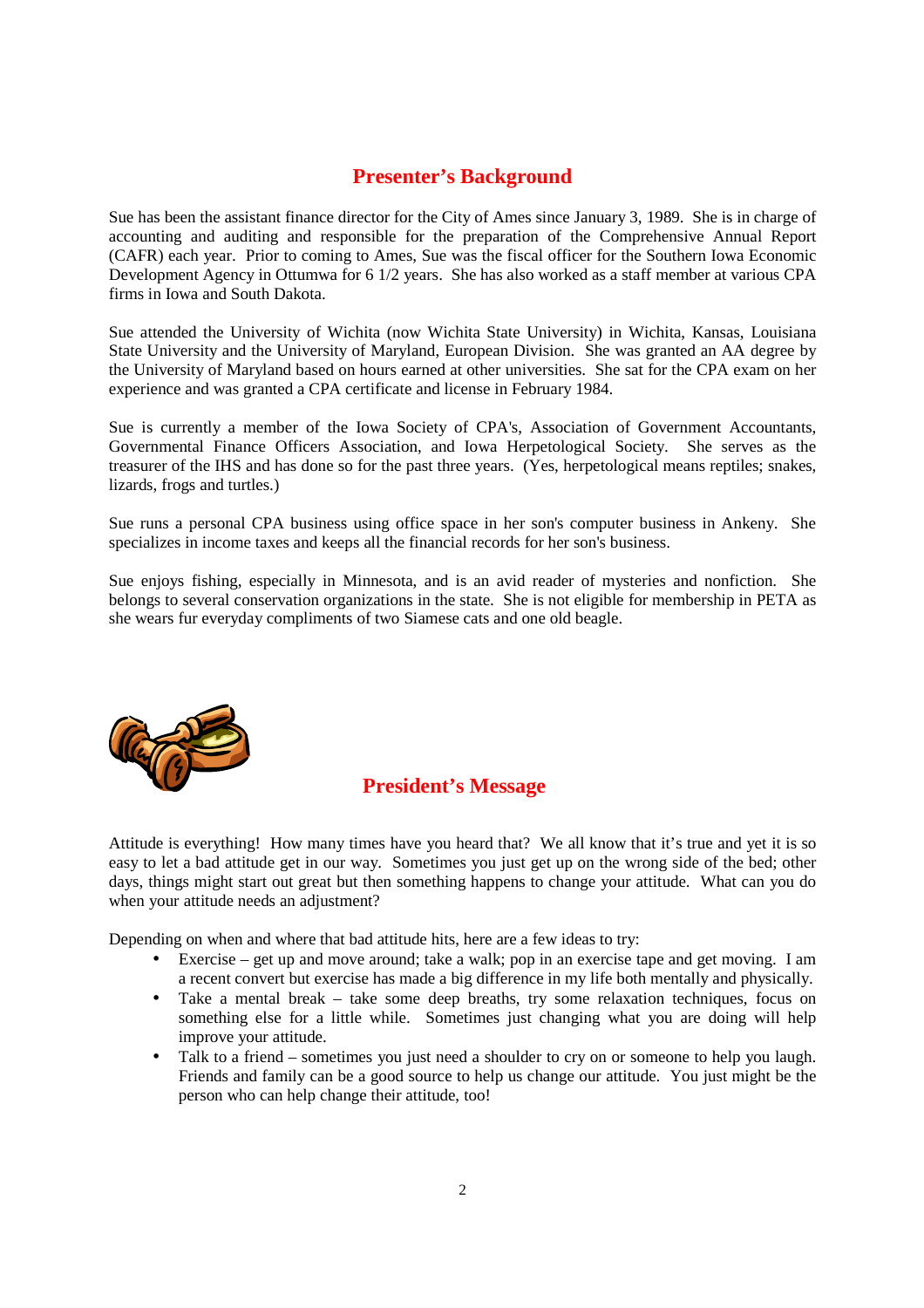- Chocolate I couldn't resist this one. Food isn't a cure-all but a special treat can be a nice pick-me-up. Maybe some freshly baked chocolate chip cookies bring back pleasant memories. I love the packages of ready-made cookie dough that allow me to make just a couple of cookies at a time. Or, maybe choosing something healthy is just the thing you need to remind you of the good choices that you can make in your life.
- Just do it! We can't always change our circumstances but we can change our attitude about them. It isn't always easy but you can will yourself into changing your attitude.

Let ASWA help you make an attitude adjustment. Come to the March meeting and enjoy good food, good friends and a good program. Hope to see you there!

Cindy

## **March's Meeting Agenda**

- 1. Call to Order
- 2. Quorum
- 3. Approval of February minutes
- 4. Treasurer's Report
- 5. Committee reports:
	- A. Membership
		- 1) National 2003-2004 Member Renewal & Recruitment Campaign
	- B. Program
	- C. Scholarship
		- 1) Chapter scholarship
	- D. Bulletin
	- E. Nominating Committee for 2004-2005
- 6. Area Director report (optional)
- 7. Old business
- 8. New business
- 9. Next meeting: April 21, 2004
- 10. Announcements
	- A. Networking lunch Thursday, April 6 at 11:45 at Wallaby's
- 11. Adjournment

## **Membership Meeting Minutes February 18, 2004**

**Call to Order:** The February 2004 membership meeting of the Ames Chapter #158 was called to order by President Cindy Sippel at the Gateway Center in Ames on Wednesday, February 18th at 7:14 p.m. Members in attendance were Karen Jacobson, Theresa Samson, Cindy Sippel, Kate Mulder, Elisa Gibson, Kathy Strum, Margaret Munson, Janet Mortvedt, Soma Mitra, Pat Jenkins, Beverly Wandling, Anne Kurtenbach and Kara Mikesell. Sue Rybolt and Mary Mosiman attended as guests. A quorum of members was present.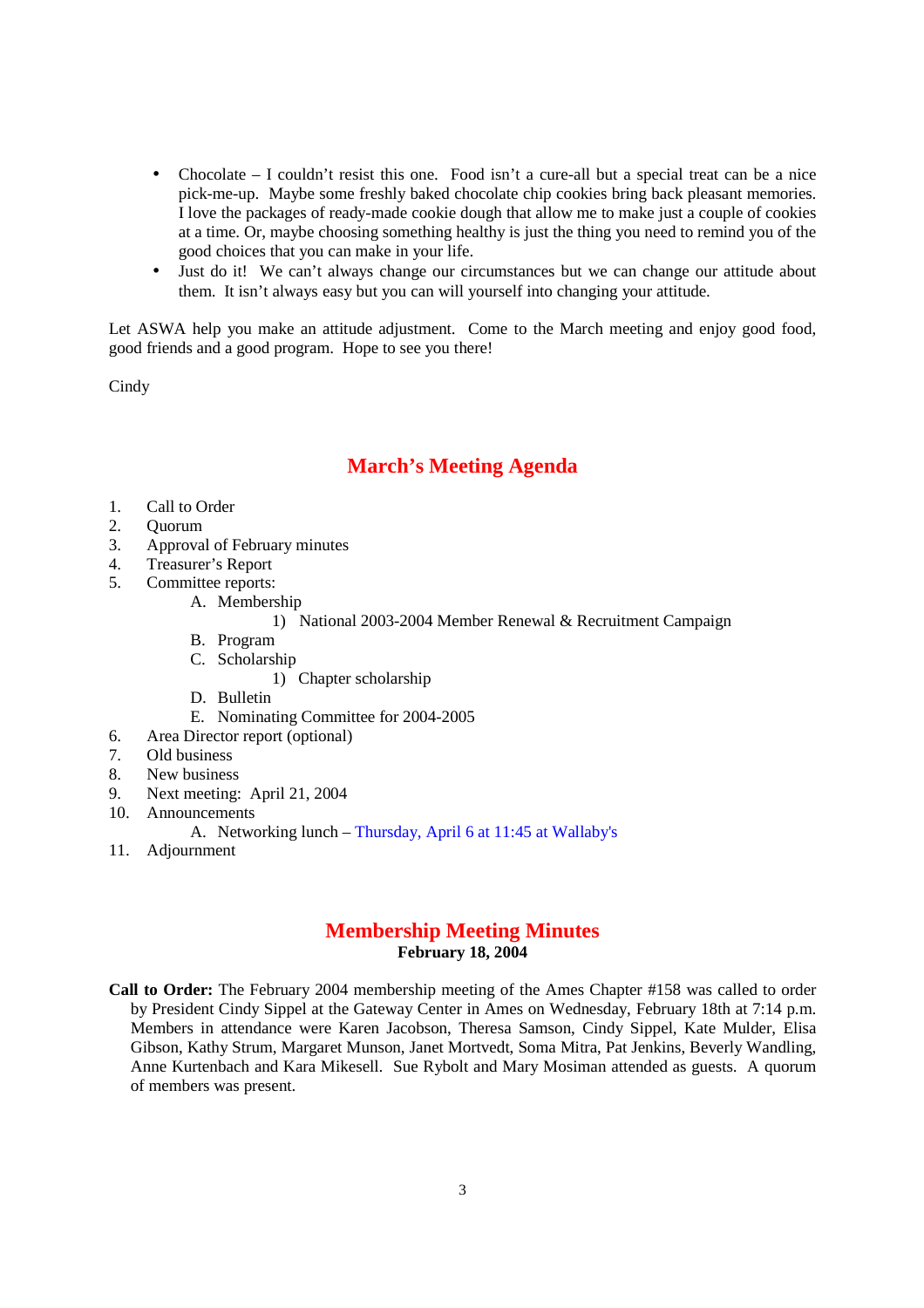- **Minutes:** Motion made by Beverly Wandling and seconded by Margaret Munson that the January 2004 minutes be approved as printed in the Bulletin. Motion carried.
- **Treasurer's Report:** The Treasurer's report was handed out. Treasurer Beverly Wandling noted that we have almost \$1400 in the Scholarship Fund and that all scholarships have been paid out for the year. She congratulated the chapter for their contributions allowing us to give \$2000 in scholarships for the past several years, without outside fundraising projects. After discussion the report was placed on file for review.

#### **Committee Reports:**

**Membership:** Cindy Sippel reported that she had received applications for regular membership from Sue Rybolt (Assistant Finance Director for the City of Ames) and Mary Mosiman (Story County Auditor). This will be forwarded to National for approval, as local chapter approval is no longer needed. She discussed the member challenge from National for the 2003-2004Member Renewal & Recruitment Campaign.

**Program:** Theresa Sampson noted that the March program will be on the Basics of Government Accounting by our newest member Sue Rybolt. Theresa also noted that we are outgrowing the rooms available to us at the Gateway Center and that the \$9 menu will no longer exist after March 1, 2004. Suggestions for future meeting locations included Buford's at Starlight Village, with no room charge but opportunities for networking. Theresa will investigate and make the necessary decision. Watch the Bulletin for the next meeting location.

**Scholarship:** Kathy Strum noted that the applications for this year are out and on the website. The deadline is April 15.

**Bulletin:** Items should be sent to Dawn Tank.

**Nominating Committee:** The nominating committee was appointed and is composed of Margaret Munson (Immediate Past President), Theresa Samson and Kara Mikesell. Vice President Karen Jacobson has agreed to move up to President and Beverly Wandling has agreed to serve again as Treasurer. Anyone wishing to serve as Vice President (and moving up to President next year) or Secretary, as well as Program, Bulletin, or Membership should contact the Nominating Committee. Job-sharing has worked well for several of the positions.

**Regional Director Report:** Kate Mulder reported that our region has a new director, Dawn Abdon from Marion, IN. National is looking for a third regional director for our region. There are several regional conferences this spring (including Omaha, NE May 20-22, 2004) and the National Conference in Chicago in November. National has a conference manual available now for anyone wishing to host a regional meeting.

### **Old Business:**

None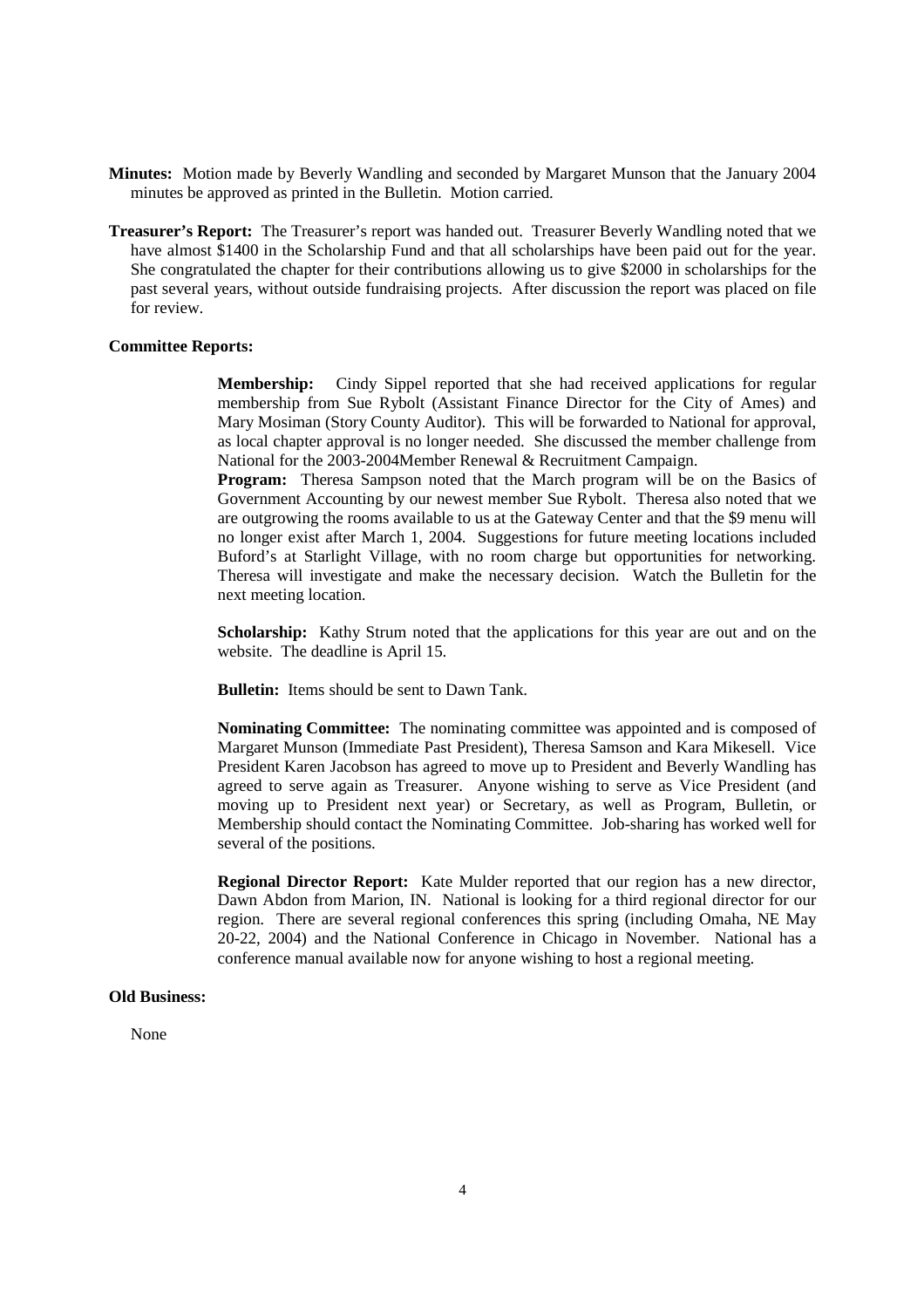#### **New Business:**

 Members were appointed to the Ames Chapter Woman of the Year Committee. Vice President Karen Jacobson will chair the Committee, with Kate Mulder and Cindy Sippel assisting. Nominations should be sent to Karen Jacobson by May 1, 2004. They should not exceed one page.

President Cindy Sippel presented Immediate Past President Margaret Munson with her President's Pin and thanked her for her service this past year.

### **Announcements:**

**Networking Luncheon:** Friday, March 5<sup>th</sup>, at 11:45 at Panera's. Please RSVP to avoid the problem at the last networking luncheon.

**Membership List:** Theresa asked that a list of members' names, addresses and phone numbers be made available to the members only.

**Next Meeting:** March 17, 2004 with the location to be announced

**Adjournment:** Motion made by Kate Mulder and seconded by Theresa Samson that the meeting be adjourned. Motion carried. The meeting was adjourned at 7:55 p.m.

Respectfully submitted,

Karen E. Jacobson Acting Secretary

## **Rules to Live By**

## **Contributor: Kate Mulder Source: another bulletin**

- 1. Do not worry, for worry is the most unproductive of all human activities
- 2. Do not be fearful, for most of the things we fear never come to pass.
- 3. Do not cross bridges before you get to them, for no one yet has succeeded in accomplishing this.
- 4. Do face each problem as it comes. You can handle only one at a time anyway.
- 5. Do not take problems to bed with you for they make very poor bedfellows.
- 6. Do not borrow other people's problems. They can take better care of them than you can.
- 7. Do not try to relive yesterday for good or ill it is gone. Concentrate on what is happening in your life today.
- 8. Do count your blessings, never overlooking the small ones, for a lot of small blessings add up to a big one.